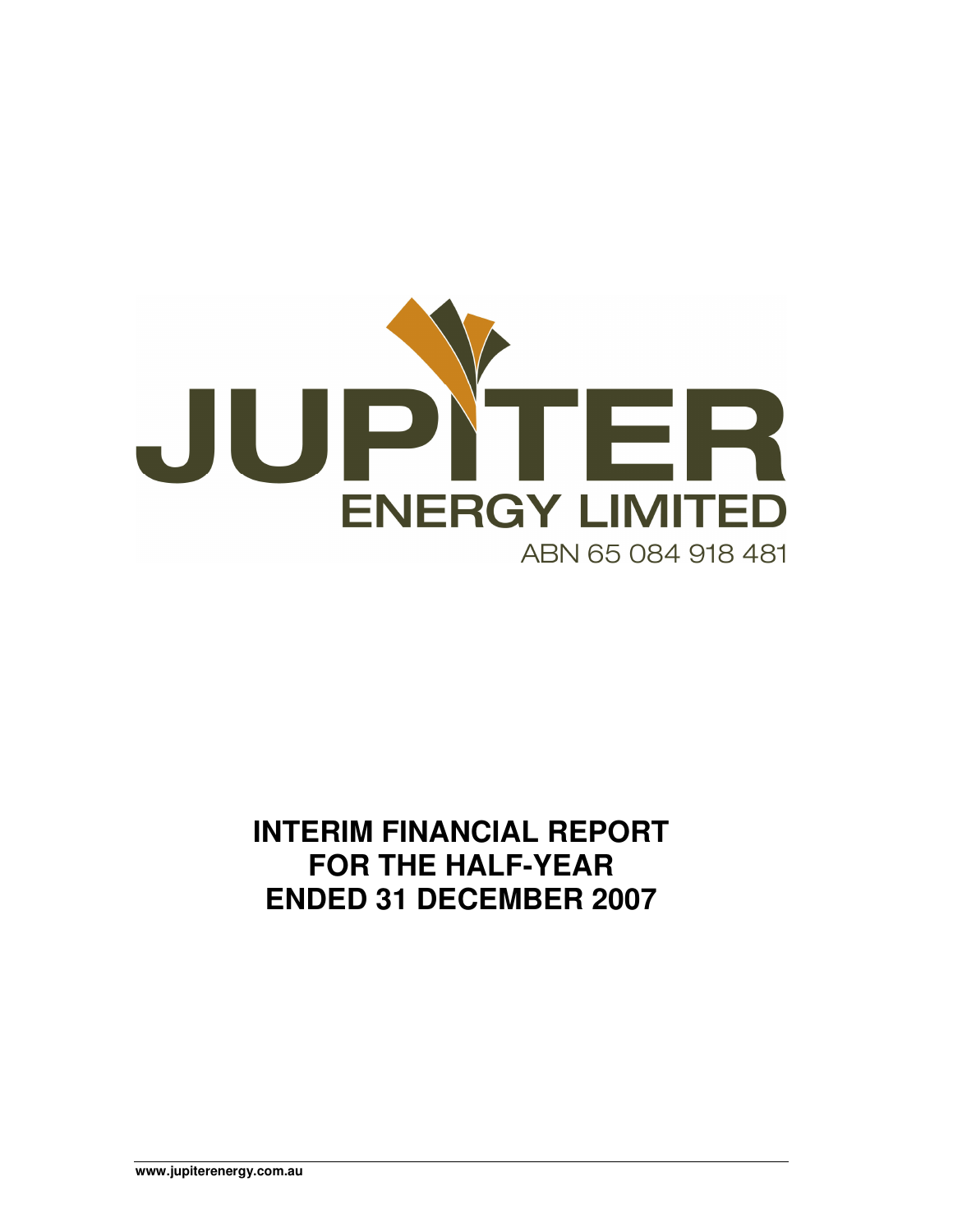#### **CORPORATE DIRECTORY**

#### **Directors and Officers**

Geoff Gander **Executive Chairman** 

Andrew Childs **Non-Executive Director** 

Erkin Svanbayev **Non-Executive Director** 

Scott Mison **Company Secretary/Financial Controller** 

#### **Principal and Registered Office**

Level 1, 1275 Hay Street PO Box 1282 West Perth<br>Western Australia 6005 **Metaluary 1998** Western Australia 6005

Western Australia 6872

Telephone +61 8 9322 8222 Facsimile +61 8 9322 8244 Email info@jupiterenergy.com.au Website www.jupiterenergy.com.au

#### **Auditors**

RSM Bird Cameron Partners 8 St George's Terrace Perth Western Australia 6000

Telephone +61 8 9261 9100 Facsimile +61 8 9261 9101

#### **Bankers**

Australian and New Zealand Banking Group Limited 1275 Hay Street West Perth Western Australia 6005

#### **Share Registry**

Computershare Investor Services Pty Ltd Level 2, 45 St George's Terrace Perth Western Australia 6000

Telephone 1300 557 010 (within Australia) +61 3 9415 4000 (outside Australia) Facsimile +61 8 9323 2033<br>Website www.computersh www.computershare.com

#### **ASX Code**

Jupiter Energy Limited is listed on the Australian Stock Exchange under the codes JPR (shares) and JPROA (options).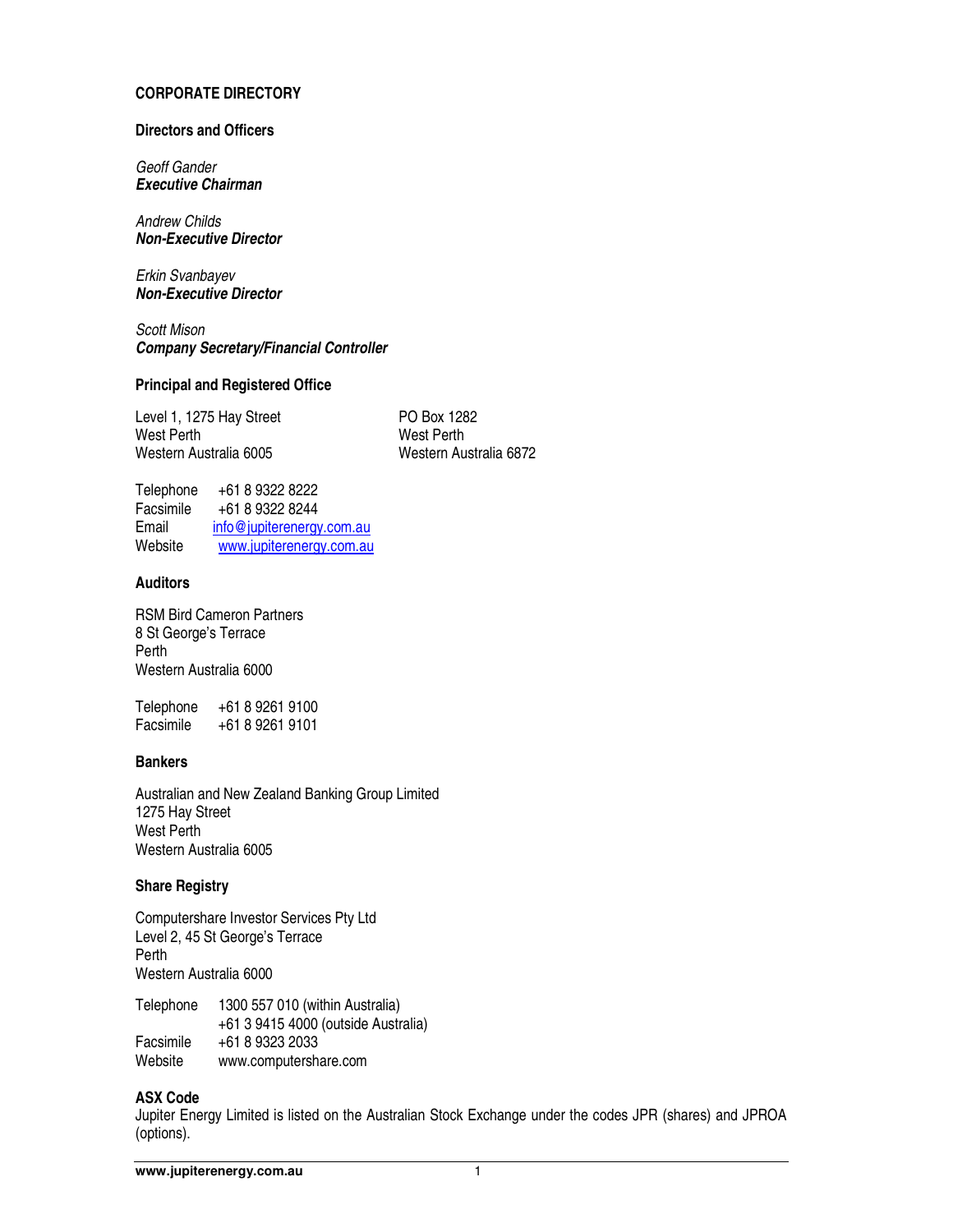#### **DIRECTORS' REPORT**

Your directors submit the financial report of the consolidated entity for the half-year ended 31 December 2007.

#### **Directors**

The names of directors who held office during or since the end of the half-year:

| Name               | <b>Directorship</b>                                         |
|--------------------|-------------------------------------------------------------|
| Mr Geoff Gander    | Appointed Director 27 January 2005                          |
| Mr Erkin Svanbayev | Appointed Director 15 June 2007                             |
| Mr Andrew Childs   | Appointed Director 9 July 2007                              |
| Mr Eddie Smith     | Appointed Director 27 January 2005 and resigned 9 July 2007 |
| Mr David Quinlivan | Appointed Director 3 March 2005 and resigned 9 July 2007    |

The directors have been in office since the beginning of the interim period unless otherwise stated.

#### **Review of Operations**

Jupiter Energy Limited [ASX: JPR (shares) and JPROA (options)] presents the following report on activities for the six months ending 31 December 2007. Also included in this report are details of any significant events that have taken place subsequent to 31 December 2007.

On Tuesday, October 8 2007 the Company announced that it had signed a Binding Purchase Agreement to acquire its initial permit in Kazakhstan. The permit is located in the Zhetybai-Uzen step where government records indicate reserves are 6 Billion barrels of oil equivalent (BOE) of which 80% is oil. The two biggest oil fields are Uzen and Zhetybai which produce from both the Jurassic and the Triassic.

The permit, known currently as Block 31, consists of two blocks and covers an area of over 100 sq km. It is located on trend with three existing producing oil fields which have potential reserves of 21-56 million barrels of oil (mmbbls). The Contract with the Ministry of Energy and Mineral Resources (MEMR) is for exploration to begin on the permit in 2007.



#### **BLOCK 31 - PLAY TYPES JURASSIC 4 WAY DIP & TRIASSIC FAULT BLOCKS**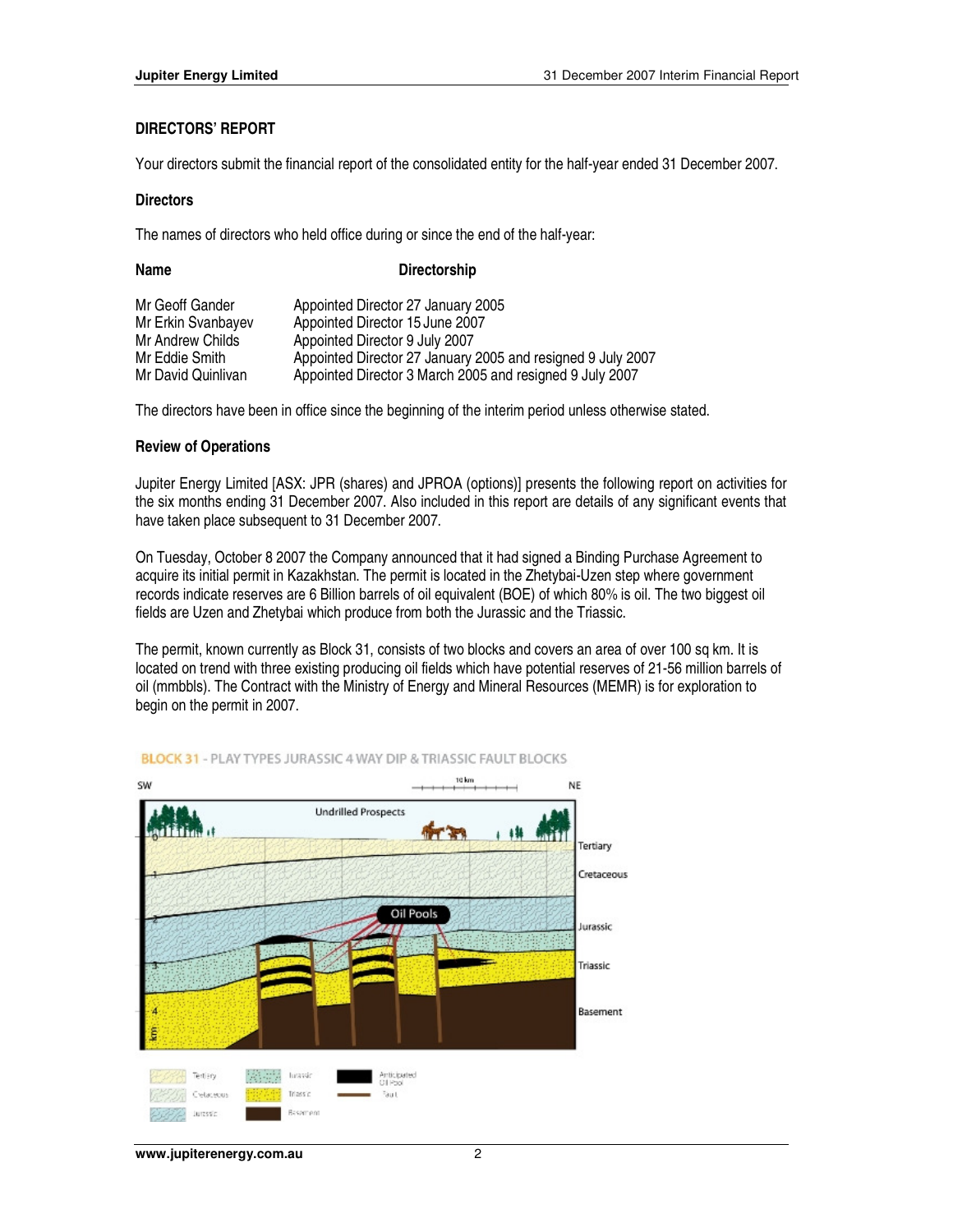## **DIRECTORS' REPORT (Cont.)**

The Permit has a six (6) year exploration period with the right to extend it twice for two (2) years for a total period of ten (10) years.

The permit has been lightly explored with a regional 2D grid of 1970's and 1980's vintage seismic and mapping of the top Triassic map suggests Middle Triassic tilted fault blocks traps similar to the Akkar N and NW Zhetybai oil fields. These traps include a potential field extension to Akkar N and at least two other substantial structures. Recent 3D along this same trend has revealed Middle Triassic traps which have already resulted in new field discoveries.

## **Summary of the Transaction:**

The underlying terms of the transaction were as follows:

JPR paid the vendors of the permit an initial deposit of \$US 500,000. The Vendors are required to seek MEMR approval to assign the Sub Surface Rights to JPR and receive a waiver from the Government of Kazakhstan to refuse to exercise its pre emptive right to also acquire an interest in these Sub Surface Rights. The waiver process is followed in Kazakhstan whenever there is a sale of rights of oil & gas permits from one party to another.

On completion JPR will conclude the purchase of the Sub Surface Rights by way of:

- The issue of 16 million fully paid ordinary shares in JPR; and
- The payment of \$US 5,500,000 which, when combined with the initial deposit, makes the total cash consideration paid \$US 6,000,000.

The transaction was subject to certain conditions precedent and these were:

- JPR receiving the necessary government approvals and waivers from MEMR to enable the transfer of the Sub Surface Rights;
- completion of due diligence by JPR on the Sub Surface Rights, to the satisfaction of the Board of Jupiter Energy Limited;
- the removal of any encumbrances on or in respect of any of the Sub Surface Rights;
- the approval of the issue of the 16 million fully paid ordinary shares by the shareholders of JPR at the 15 November 2007 AGM; and
- the approval by JPR shareholders to raise additional capital to complete the transaction at the 15 November 2007 AGM.

The approvals for the issue of the 16 million vendor shares and the placement of up to 50 million JPR shares and 50 million JPROA options to assist in the finance of the acquisition were received at the 15 November 2007 AGM and the Company advised shareholders on 17 December 2007 that the waiver from the State owned KazMunaiGas had been received and hence the process only required the lodgement of the sub surface rights with JPR's 100% owned Singapore subsidiary, Jupiter Energy Pte Ltd.

Shareholders will be aware that settlement on Block 31, as at 14 March 2008, has yet to be finalised. Shareholders may also be aware that there have been a range of announcements made by the Kazak Government since 31 December 2007 in relation to the resources sector in that country and these announcements have caused some uncertainty in the international investment community and this uncertainty has caused some delays in JPR's planned capital raising activities.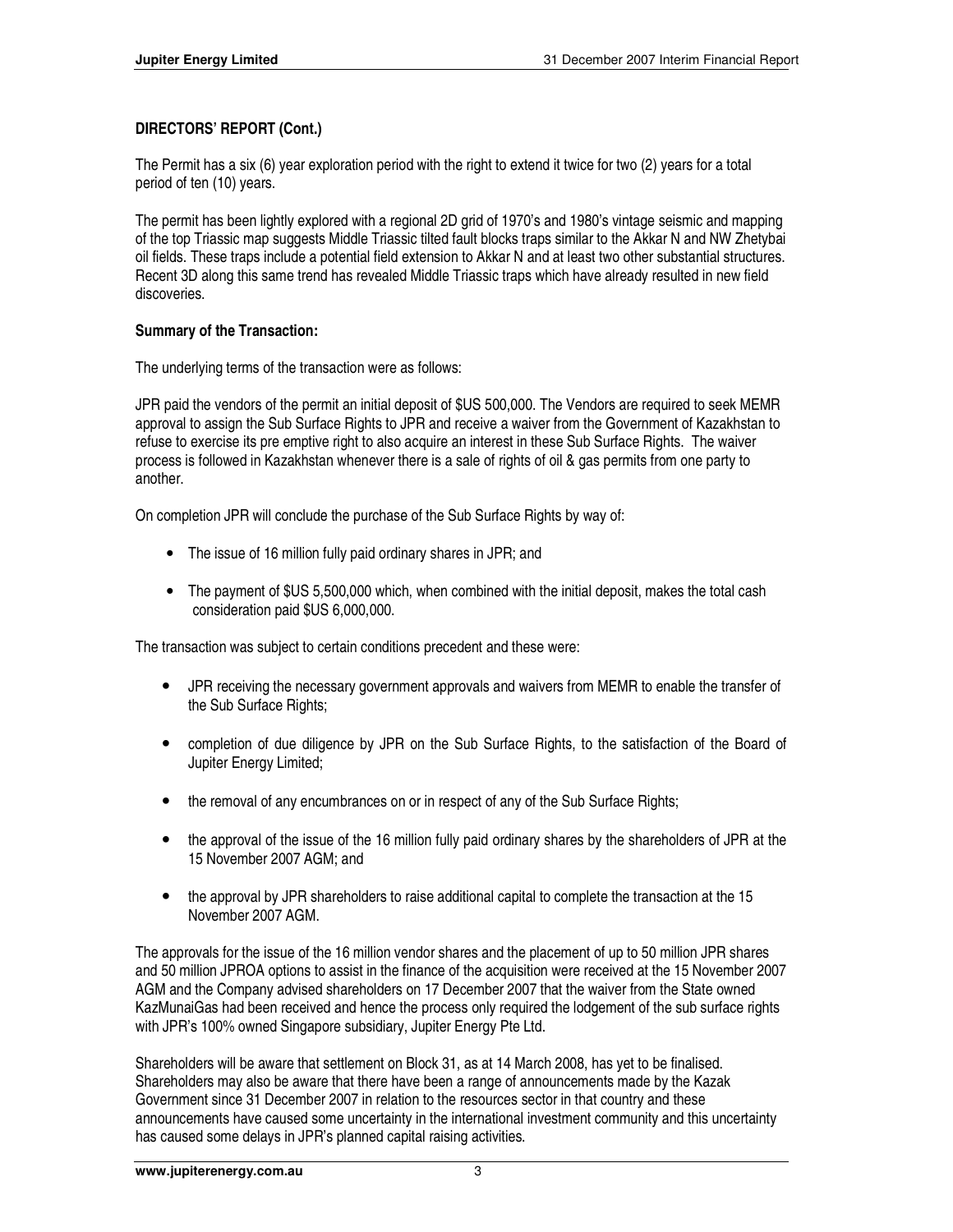## **DIRECTORS' REPORT (Cont.)**

The JPR Board has now had time to consider the government announcements which included the introduction of a new tax regime for the sector. After lengthy deliberation involving consultation with the Company's Almaty office and our financial advisors, the Board has decided to postpone the settlement on Block 31 until such time that the capital markets are able to get complete clarity on the likely impact that this new proposed legislation will have, thereby giving the Company the time required to complete its delayed capital raising.

The Board has advised Zher Munai & K LLP (Zher Munai) of its decision and has asked Zher Munai to sign an Addendum to the current Sale Purchase Agreement (SPA) which alters the basis on which the purchase of Block 31 by JPR from Zher Munai will proceed. As at 14 March 2008, Zher Munai was still considering this request. If Zher Munai does agree to sign the proposed Addendum, the following changes will be made to the original terms of the transaction:

- JPR will have up until 30 June 2008 to complete settlement on Block 31 assuming the MEMR agree to this extension of time;
- Settlement will be conditional on JPR raising a minimum of \$A6 million in fresh equity. This equity raising will be coordinated through JPR's financial advisors, Indian Ocean Capital Pty Ltd (IOC), and will be used to fund the ongoing work program on Block 31;
- From 1 March 2008 onwards, JPR will be responsible for paying any interest penalties due to the Kazak Government as a result of the late settlement on Block 31. This amount will only be due if and when JPR finalises the purchase of Block 31. The maximum penalty (assuming settlement was to occur on 30 June 2008) would be approximately \$US276,000; and
- If JPR does not complete the settlement on Block 31 on or before 30 June 2008, the Sale Purchase Agreement will terminate and the \$US500,000 deposit already paid by JPR to Zher Munai will be retained by Zher Munai. No other penalties will be payable by JPR in this scenario.

The JPR Board still believes that this initial exploration project is an excellent opportunity on which to begin the development of JPR into a substantial oil producer in Kazakhstan. Assuming completion on Block 31, the Company has further plans to grow the portfolio of oil assets and this plan will be implemented over the coming 12 months and in fact is already well progressed with several other permits already under review. Assuming completion on Block 31, the Company is also looking to close out at least one of these other opportunities before the end of September 2008. These new opportunities would see JPR take an equity position in existing oil fields with proven reserves, meaning that 2008 could see the Company begin to derive revenues from oil production.

## **Capital Structure**

The Company finished the December 2007 half year with 235,796,189 fully paid ordinary shares on issue and with approximately \$6 million in cash.

At the date of this report, the unissued ordinary shares of Jupiter Energy Limited under option are as follows:

| Date of Expiry | <b>Exercise Price</b><br>S |          | Number under<br>Option |
|----------------|----------------------------|----------|------------------------|
| 30-June-2008   | 0.12                       | Unlisted | 8,250,000              |
| 31-Dec-2008    | 0.08                       | Unlisted | 2,628,000              |
| 31-Dec-2008    | 0.20                       | Unlisted | 5,000,000              |
| 30-June-2010   | 0.08                       | Listed   | 200,000,000            |
| 31-Dec-2012    | 0.20                       | Unlisted | 3,000,000              |
|                |                            |          | 218,878,000            |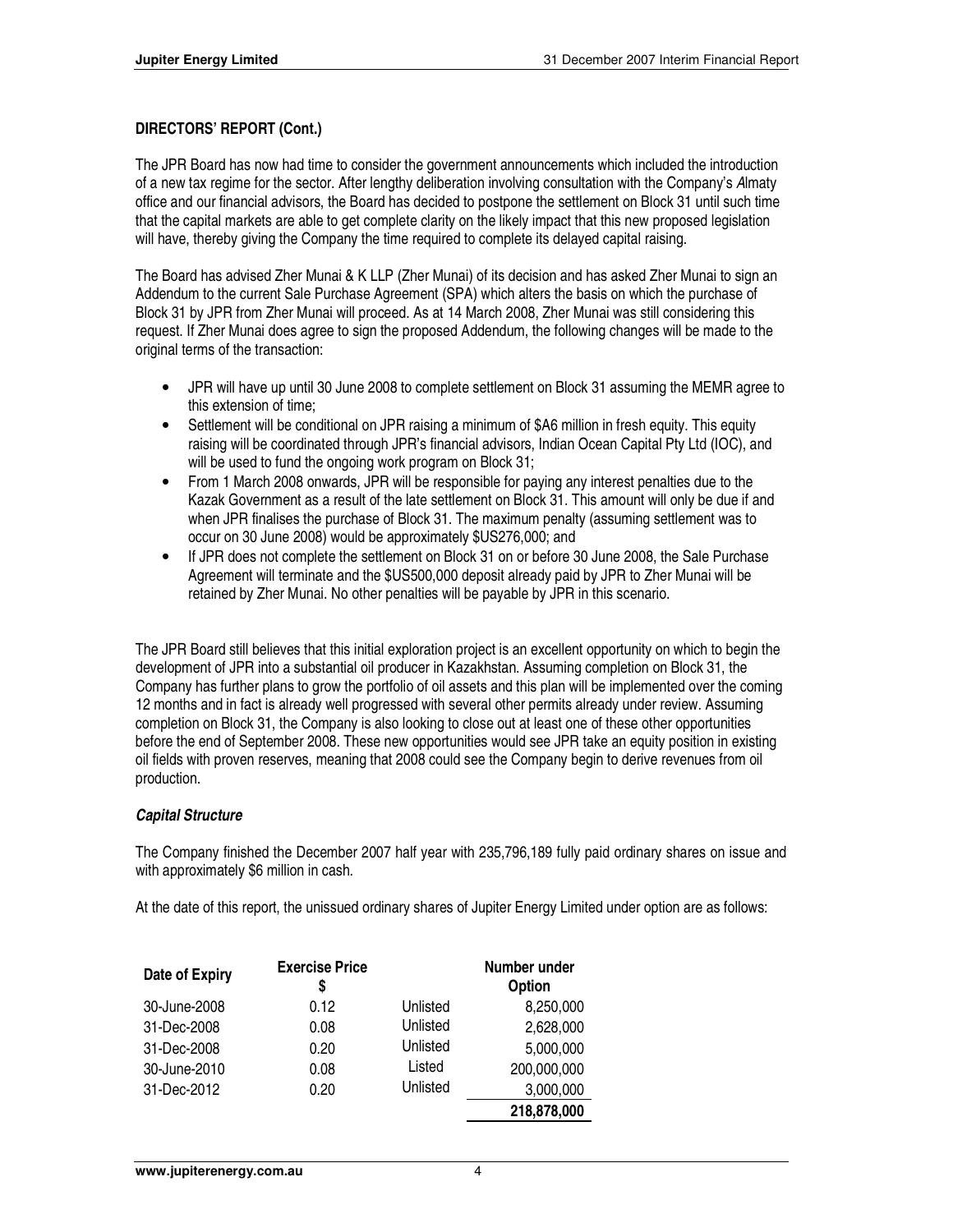## **DIRECTORS' REPORT (Cont.)**

## **Subsequent Events**

Below is a list of events that have occurred subsequent to 31 December 2007.

- 1. JPR has requested Zher Munai to agree to a delay in settlement on Block 31 to a date no later than June 30 2008 on the basis that JPR needs to raise an additional \$A6,000,000 (minimum) to fund the work program on Block 31
- 2. Zher Munai has been requested to seek approval from the Government to defer the settlement on Block 31 until a day no later than 30 June 2008. This will enable Zher Munai to defer the payment to the Government of a "Signature Bonus" on Block 31 until after JPR has completed settlement.
- 3. JPR has agreed that, assuming the Government agrees to the deferred settlement date of 30 June 2008, if it fails to complete settlement on Block 31 on or before 30 June 2008, it will not seek a refund of the \$US500,000 deposit already paid to Zher Munai on Block 31
- 4. JPR has agreed to, assuming the Government agrees to the deferred settlement date of 30 June 2008, pay the penalties due to the Government for the late payment of the Signature Bonus on Block 31 from 1 March 2008 to the date of settlement (with settlement being no later than 30 June 2008).
- 5. JPR is intending to complete commitments for a capital raising of a minimum of \$A6,000,000 during April 2008 and complete settlement on Block 31 as soon as possible after the raising is completed. As the raising will require shareholder approval, the capital raising process is not expected to be completed until late May or early June 2008.
- 6. If JPR is unable to secure funding and complete settlement by 30 June 2008, it will forfeit its \$US500,000 deposit as full and final settlement of any funds due to Zher Munai or the Kazak Government.

Based on the above sequence of events, the JPR Board has decided to impair the Block 31 asset as at 31 December 2007, resulting in a write down of \$563,698. Should the Block 31 transaction proceed. as is the intention of the JPR Board (subject to the issues outlined above being successfully concluded), the Block 31 asset will be written back to the 30 June 2008 Balance Sheet, reflecting the fact that the asset is being carried at its agreed value.

## **Auditor's Independence Declaration**

In accordance with section 307C of the Corporations Act 2001, the Directors have obtained a declaration of independence from RSM Bird Cameron Partners, the consolidated entity's auditors. The independence declaration is included at page 6 of the financial report.

Dated at West Perth on 14 March 2008.

This report is signed in accordance with a resolution of the Board of Directors.

**G A Gander Director**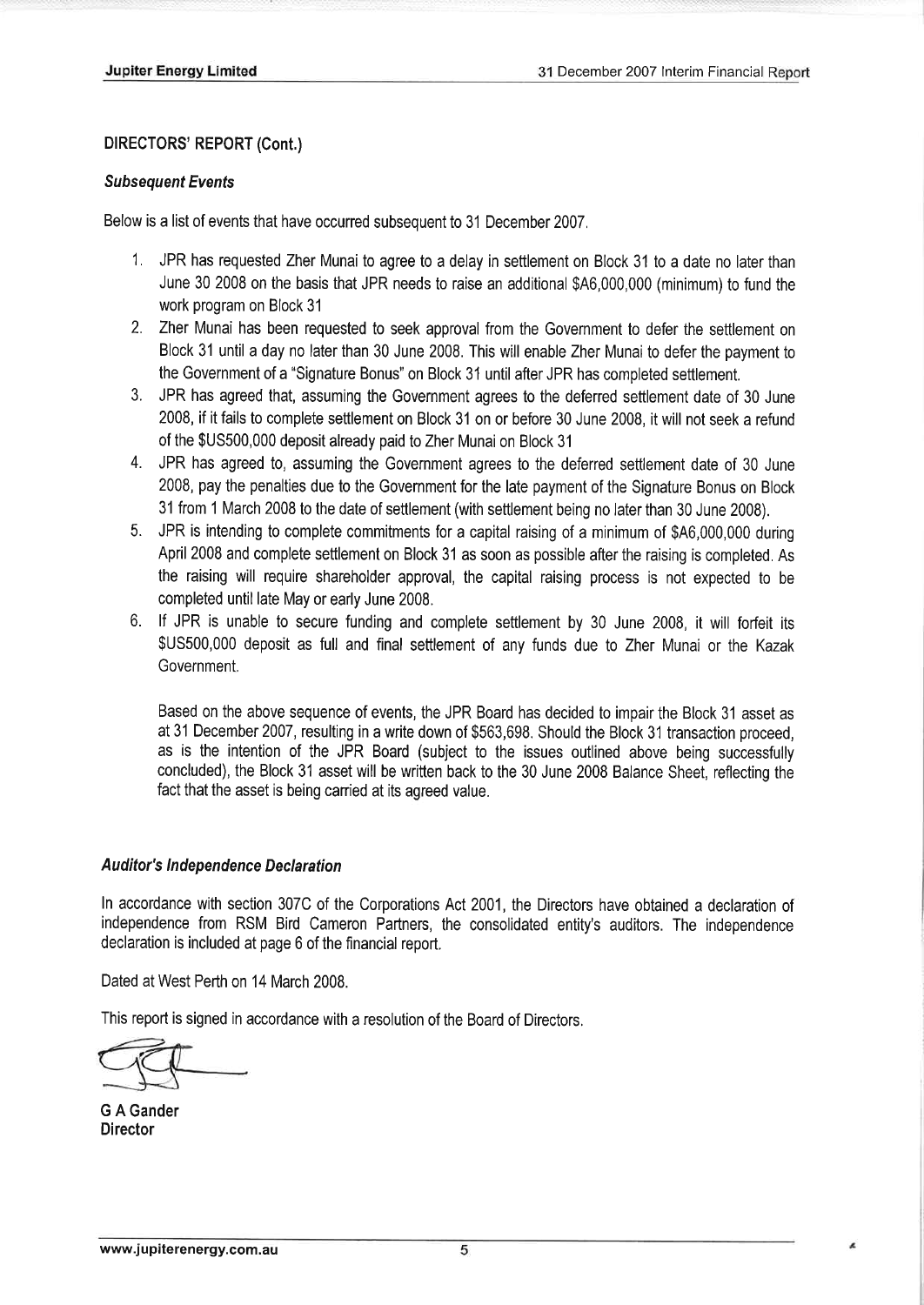# **RSM Bird Cameron Partners**

**Chartered Accountants** 

8 St Georges Terrace Perth WA 6000<br>GPO Box R1253 Perth WA 6844 T+61 8 9261 9100 F +61 8 9261 9111 www.rsml.com.au

#### **AUDITOR'S INDEPENDENCE DECLARATION** TO THE BOARD OF DIRECTORS OF **JUPITER ENERGY LIMITED**

I declare that to the best of my knowledge and belief, during the half-year ended 31 December 2007 there have been no contraventions of:

- the auditor independence requirements of the Corporations Act 2001 in relation to the review; and  $(i)$
- $(ii)$ any applicable code of professional conduct in relation to the review.

RSmBud Cane son Pantner<br>RSM BIRD CAMERON PARTNERS

**Chartered Accountants** 



Perth, WA Dated: 14 March 2008

Liability limited by a scheme approved under Professional Standards Legislation

 $\,6$ 

Major Offices in: Perth, Sydney, Melbourne, Adelaide and Canberra ABN 36 965 185 036

RSM Bird Cameron Partners is an independent member firm of RSM International, an affiliation of independent accounting and consulting firms.

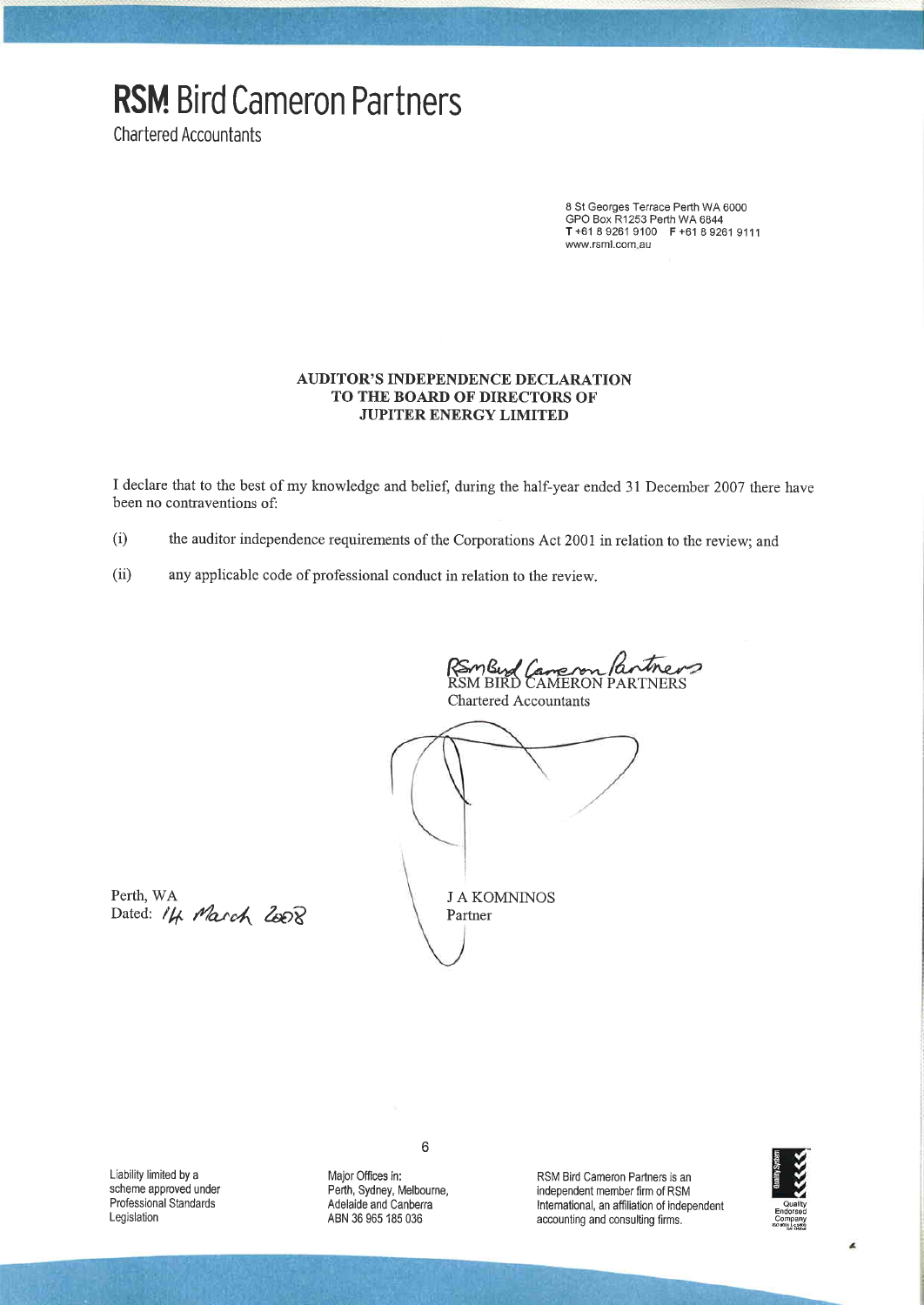**RSM**. Bird Cameron Partners

**Chartered Accountants** 

8 St Georges Terrace Perth WA 6000 GPO Box R1253 Perth WA 6844 T+61 8 9261 9100 F+61 8 9261 9111 www.rsml.com.au

#### **INDEPENDENT AUDITOR'S REVIEW REPORT TO THE MEMBERS OF JUPITER ENERGY LIMITED**

## Report on the Half-Year Financial Report

We have reviewed the accompanying half-year financial report of Jupiter Energy Limited (the consolidated entity) which comprises the balance sheet as at 31 December 2007, and the income statement, statement of changes in equity and cash flow statement for the half-year ended on that date, accompanying notes to the financial statements and the directors' declaration. The consolidated entity comprises both Jupiter Energy Limited (the company) and the entities it controlled during the half-year.

#### Directors' Responsibility for the Half-Year Financial Report

The directors of the company are responsible for the preparation and fair presentation of the half-year financial report in accordance with Australian Accounting Standards (including the Australian Accounting Interpretations) and the Corporations Act 2001. This responsibility includes establishing and maintaining internal control relevant to the preparation and fair presentation of the half-year financial report that is free from material misstatement, whether due to fraud or error; selecting and applying appropriate accounting policies; and making accounting estimates that are reasonable in the circumstances.

#### **Auditor's Responsibility**

Our responsibility is to express a conclusion on the half-year financial report based on our review. We conducted our review in accordance with Auditing Standard on Review Engagements ASRE 2410 Review of an Interim Financial Report Performed by the Independent Auditor of the Entity, in order to state whether, on the basis of the procedures described, we have become aware of any matter that makes us believe that the financial report is not in accordance with the Corporations Act 2001 including:

- giving a true and fair view of the consolidated entity's financial position as at 31 December 2007 and its performance for the half-year ended on that date; and
- complying with Accounting Standard AASB 134 Interim Financial Reporting and the Corporations Regulations 2001.

As the auditor of Jupiter Energy Limited, ASRE 2410 requires that we comply with the ethical requirements relevant to the audit of the annual financial report.

A review of a half-year financial report consists of making enquiries, primarily of persons responsible for financial and accounting matters, and applying analytical and other review procedures. A review is substantially less in scope than an audit conducted in accordance with Australian Auditing Standards and consequently does not enable us to obtain assurance that we would become aware of all significant matters that might be identified in an audit. Accordingly, we do not express an audit opinion.

Liability limited by a scheme approved under Professional Standards Legislation

Major Offices in: Perth, Sydney, Melbourne, Adelaide and Canberra ABN 36 965 185 036

 $\overline{7}$ 

RSM Bird Cameron Partners is an independent member firm of RSM International, an affiliation of independent accounting and consulting firms.

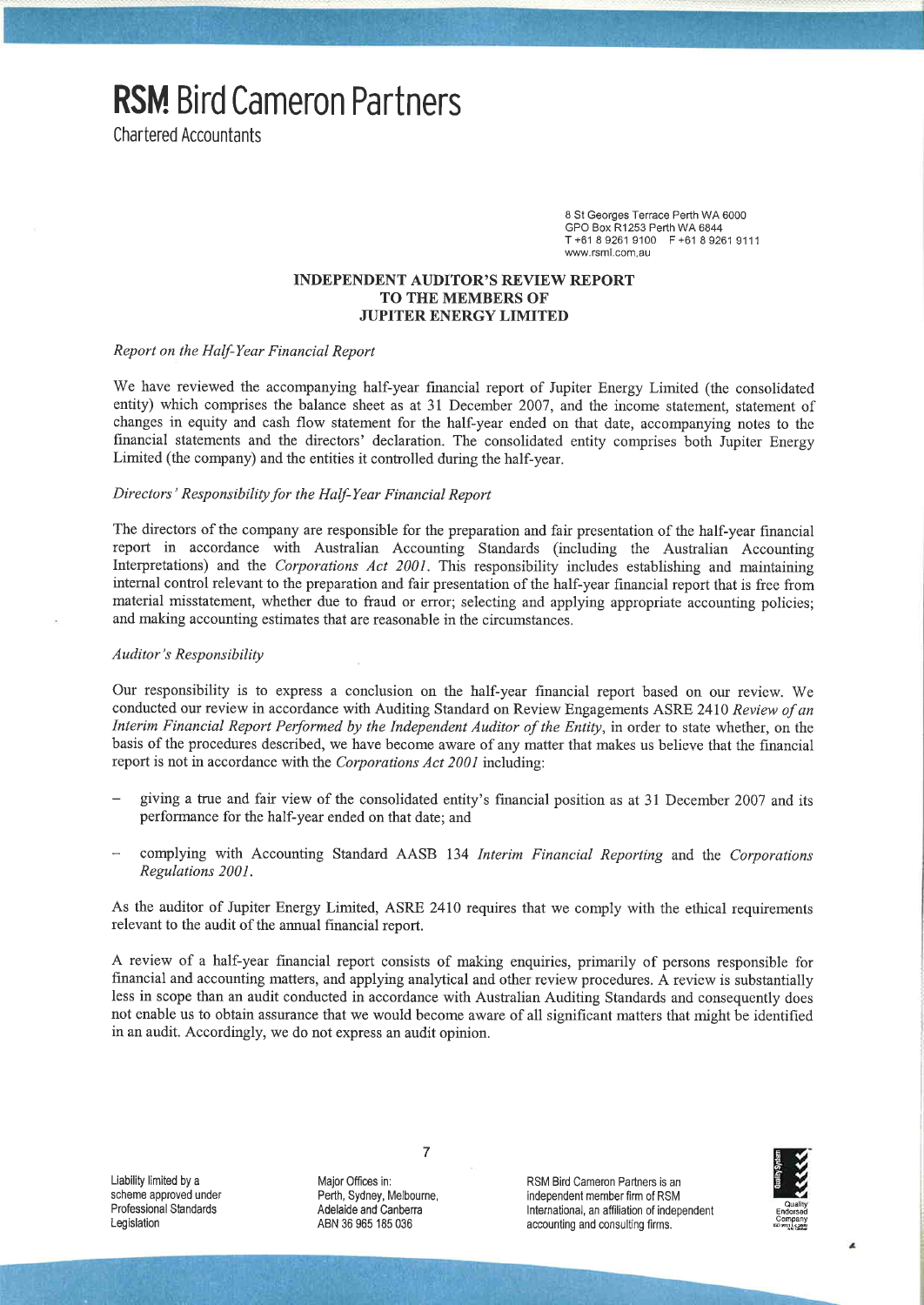#### Independence

In conducting our review, we have complied with the independence requirements of the Corporations Act 2001.

#### Conclusion

Based on our review, which is not an audit, we have not become aware of any matter that makes us believe that the half-year financial report of Jupiter Energy Limited is not in accordance with the Corporations Act 2001 including:

- $(a)$ giving a true and fair view of the consolidated entity's financial position as at 31 December 2007 and of its performance for the half-year ended on that date; and
- $(b)$ complying with Accounting Standard AASB 134 Interim Financial Reporting and Corporations Regulations 2001.

Camempartner MG RSM RIRD CAMERON PARTNERS Chartered Accountants **A KOMNINOS** Partner

L

Perth, WA<br>Dated: 14 March 2008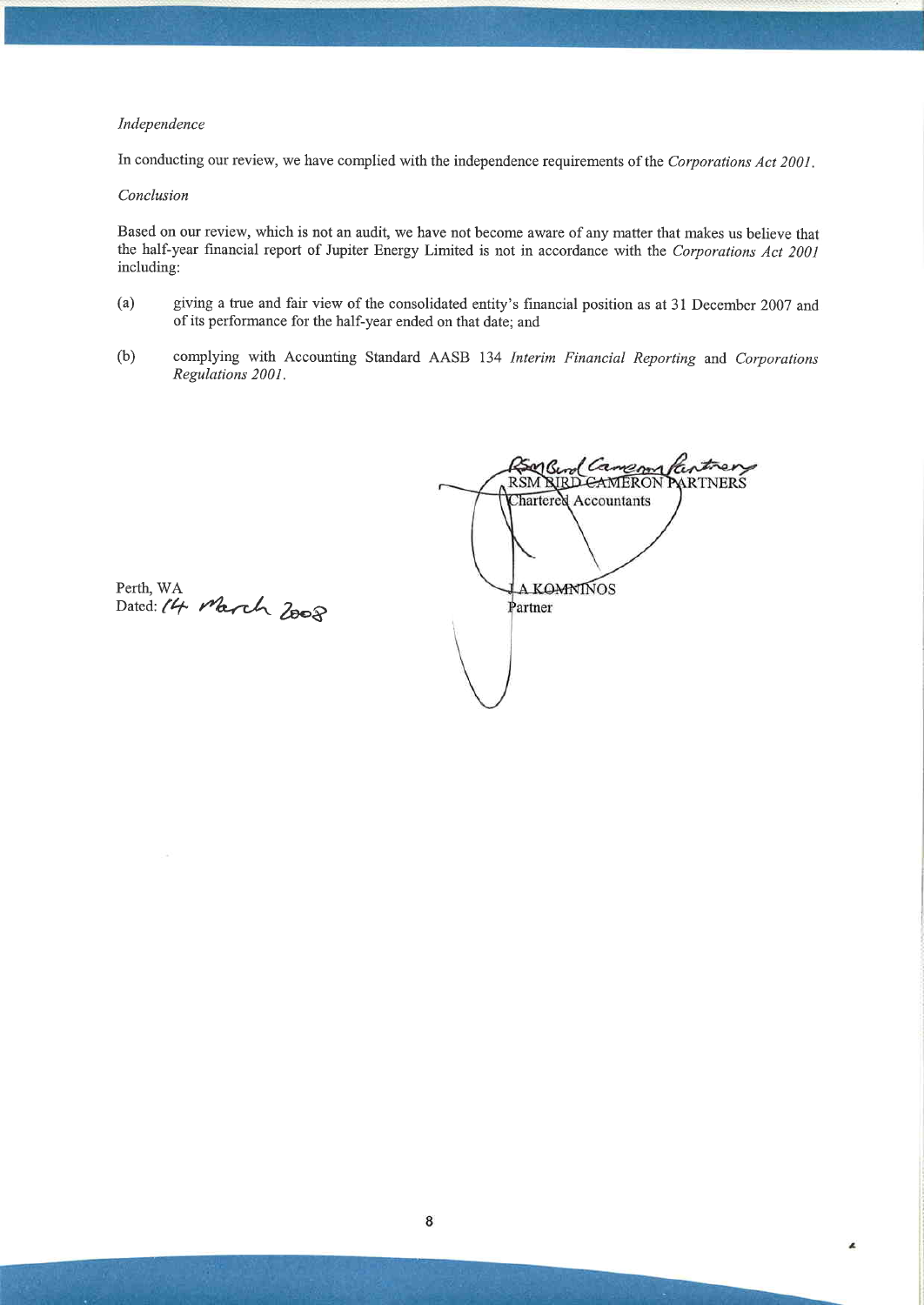## **DIRECTORS' DECLARATION**

The directors of the company declare that:

- 1. The financial statements and notes thereto set out on pages 10 to 18 are in accordance with the Corporations Act 2001, and:
- $(a)$ comply with Accounting Standard AASB 134 "Interim Financial Reporting" and the Corporations Regulations 2001; and
- giving a true and fair view of the financial position of the consolidated entity as at 31 December  $(b)$ 2007 and of its performance, as represented by the results of its operations and cash flows for the half-year ended on that date.
- 2. There are reasonable grounds to believe that the company will be able to pay its debts as and when they become due and payable.

Dated at West Perth on 14 March 2008.

This declaration is made in accordance with a resolution of the Board of Directors.

**G A Gander Director** 

 $\lambda$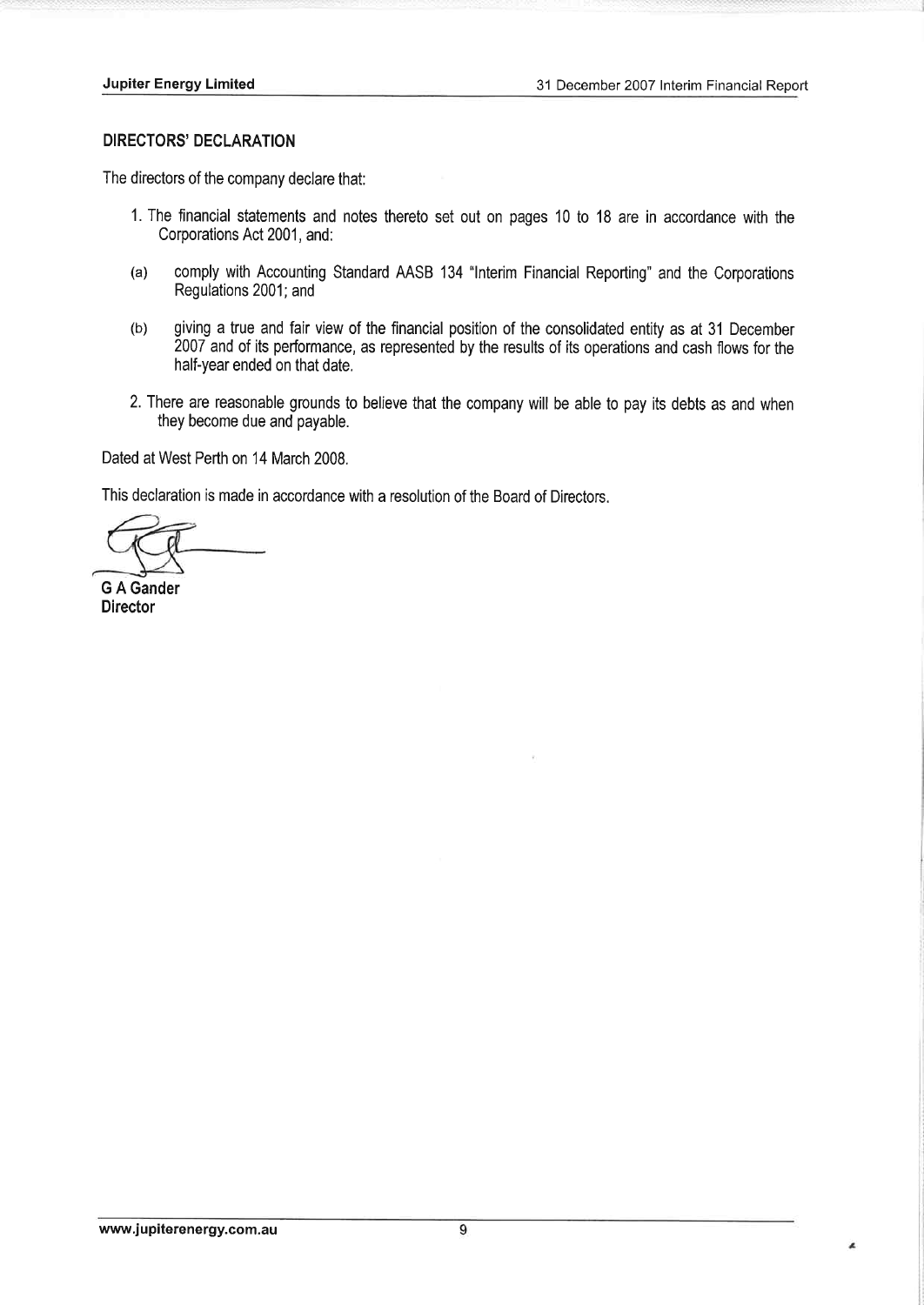## **INCOME STATEMENT FOR THE HALF-YEAR ENDED 31 DECEMBER 2007**

|                                                                        |   | Consolidated   |                |
|------------------------------------------------------------------------|---|----------------|----------------|
|                                                                        |   | 31.12.07<br>\$ | 31.12.06<br>\$ |
| <b>Continuing operations</b>                                           |   |                |                |
| Other revenue                                                          | 3 | 208,316        |                |
| Administration expenses                                                |   | 381,053        |                |
| Consulting fees                                                        |   | 335,423        |                |
| Depreciation expenses                                                  |   | 7,266          |                |
| Directors fees                                                         |   | 204,174        |                |
| Legal fees                                                             |   | 206,312        |                |
| Provision for impairment                                               | 5 | 563,698        |                |
| Occupancy expenses                                                     |   | 17,835         |                |
| Share based payments                                                   |   | 270,495        |                |
| <b>Total Expenses</b>                                                  |   | 1,986,256      |                |
| (Loss) from continuing operations before related income<br>tax expense |   | (1,777,940)    |                |
| Income tax expense                                                     |   |                |                |
| (Loss) from continuing operations after income tax<br>expense          |   | (1,777,940)    |                |
| <b>Discontinued operations</b>                                         |   |                |                |
| (Loss) from discontinued operations after income tax                   | 4 |                | (2,337,653)    |
| Net (loss) for the period                                              |   | (1,777,940)    | (2,337,653)    |
|                                                                        |   |                |                |
| Basic loss per share (cents per share)                                 |   | (0.754)        | (2.100)        |
| Diluted loss per share (cents per share)                               |   | (0.754)        | (2.100)        |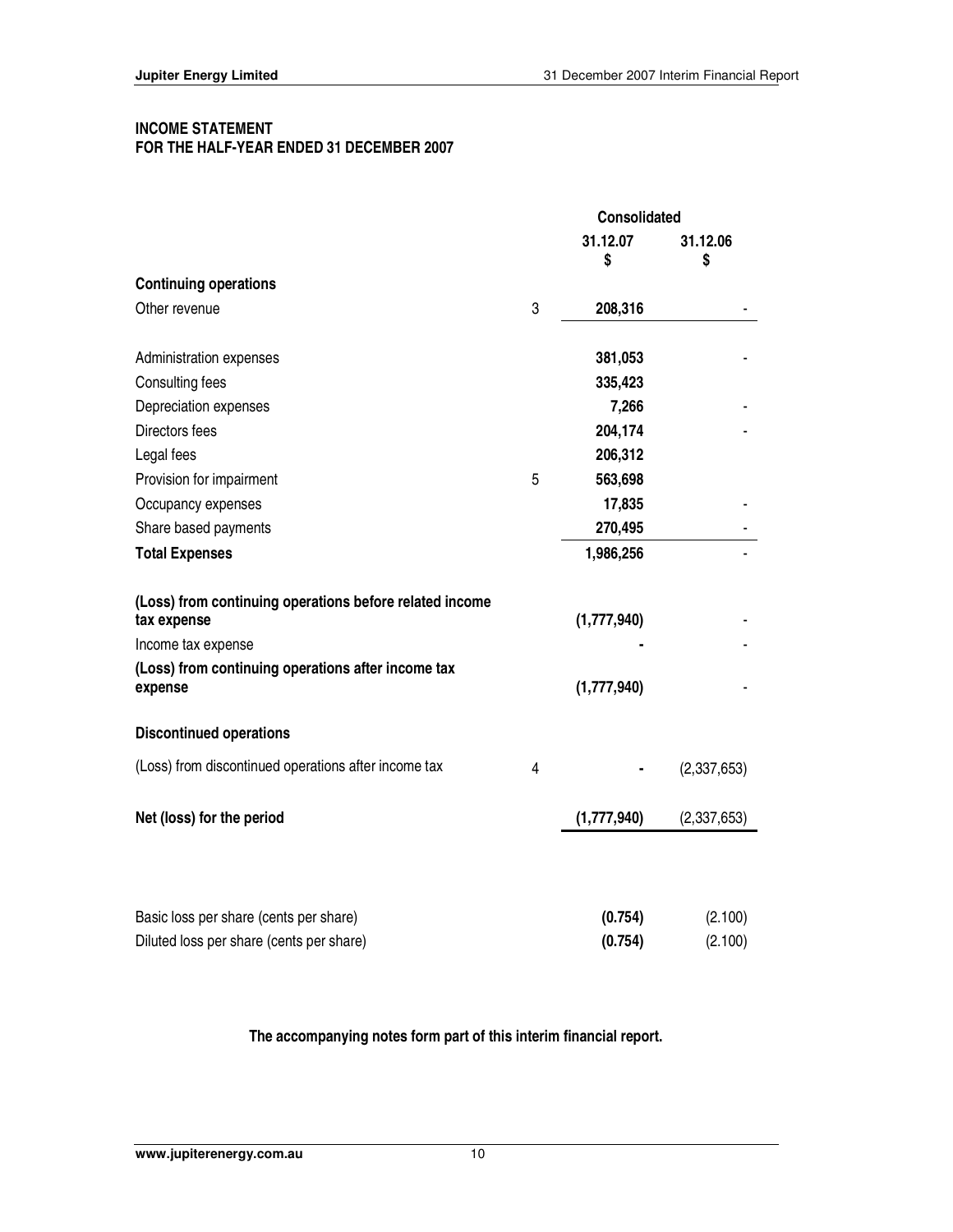## **BALANCE SHEET**

**AS AT 31 DECEMBER 2007** 

|                                  |   |                | <b>Consolidated</b> |
|----------------------------------|---|----------------|---------------------|
|                                  |   | 31.12.07<br>\$ | 30.6.07<br>\$       |
| <b>Current Assets</b>            |   |                |                     |
| Cash and cash equivalents        |   | 6,010,972      | 7,615,057           |
| Trade and other receivables      |   | 26,551         | 17,747              |
| <b>Bonds</b>                     |   | 7,220          | 7,220               |
| <b>Total Current Assets</b>      |   | 6,044,743      | 7,640,024           |
| <b>Non Current Assets</b>        |   |                |                     |
| Plant and equipment              |   | 27,005         | 19,281              |
| Intangible assets                | 5 |                |                     |
| <b>Total Non Current Assets</b>  |   | 27,005         | 19,281              |
| <b>Total Assets</b>              |   | 6,071,748      | 7,659,305           |
| <b>Current Liabilities</b>       |   |                |                     |
| Trade payables                   |   | 204,301        | 301,798             |
| Provisions                       |   | 1,240          | 1,841               |
| <b>Total Current Liabilities</b> |   | 205,541        | 303,639             |
| <b>Total Liabilities</b>         |   | 205,541        | 303,639             |
| <b>Net Assets</b>                |   | 5,866,207      | 7,355,666           |
| <b>Equity</b>                    |   |                |                     |
| Contributed equity               | 6 | 20,296,004     | 20,007,523          |
| <b>Accumulated losses</b>        |   | (14, 429, 797) | (12,651,857)        |
| <b>Total Equity</b>              |   | 5,866,207      | 7,355,666           |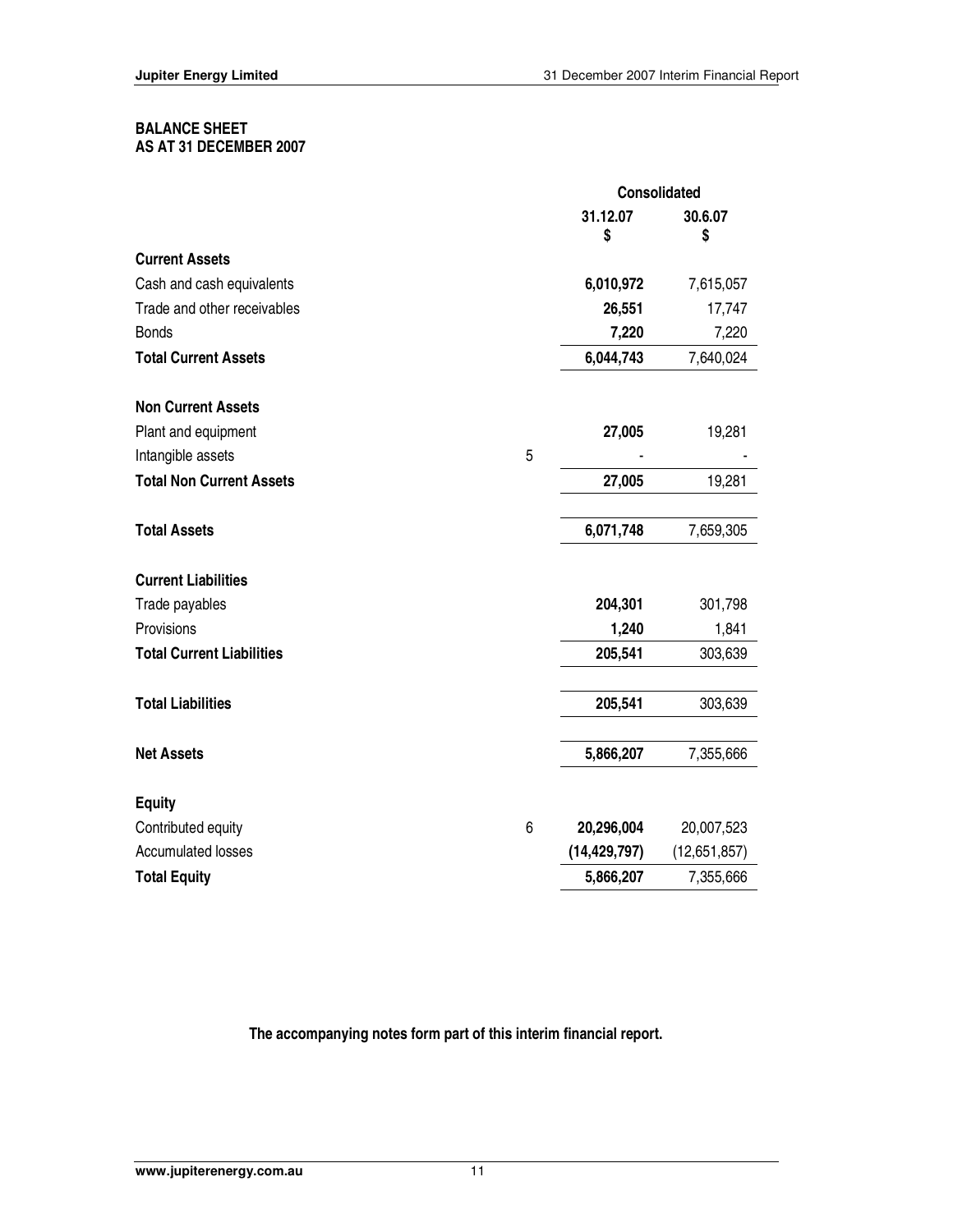## **STATEMENTS OF CHANGES IN EQUITY FOR THE HALF-YEAR ENDED 31 DECEMBER 2007**

|                                                               | <b>Issued Capital</b> | Accumulated<br><b>Losses</b> | <b>Total Equity</b>                 |
|---------------------------------------------------------------|-----------------------|------------------------------|-------------------------------------|
|                                                               | \$                    | \$                           | \$                                  |
| As at 1 July 2006                                             | 10,963,658            | (8,783,286)                  | 2,180,372                           |
| Loss for the period<br>Shares Issued<br><b>Options Issued</b> | 4,141,652<br>120,412  | (2,337,653)                  | (2,337,653)<br>4,141,652<br>120,412 |
| As at 31 December 2006                                        | 15,225,722            | (11, 120, 939)               | 4,104,783                           |
|                                                               | <b>Issued Capital</b> | Accumulated<br><b>Losses</b> | <b>Total Equity</b>                 |
|                                                               | \$                    | \$                           | \$                                  |
| As at 1 July 2007                                             | 20,007,523            | (12,651,857)                 | 7,355,666                           |
| Loss for the period<br>Shares issued<br>Options Issued        | 17,986<br>270,495     | (1,777,940)                  | (1,777,940)<br>17,986<br>270,495    |
| As at 31 December 2007                                        | 20,296,004            | (14, 429, 797)               | 5,866,207                           |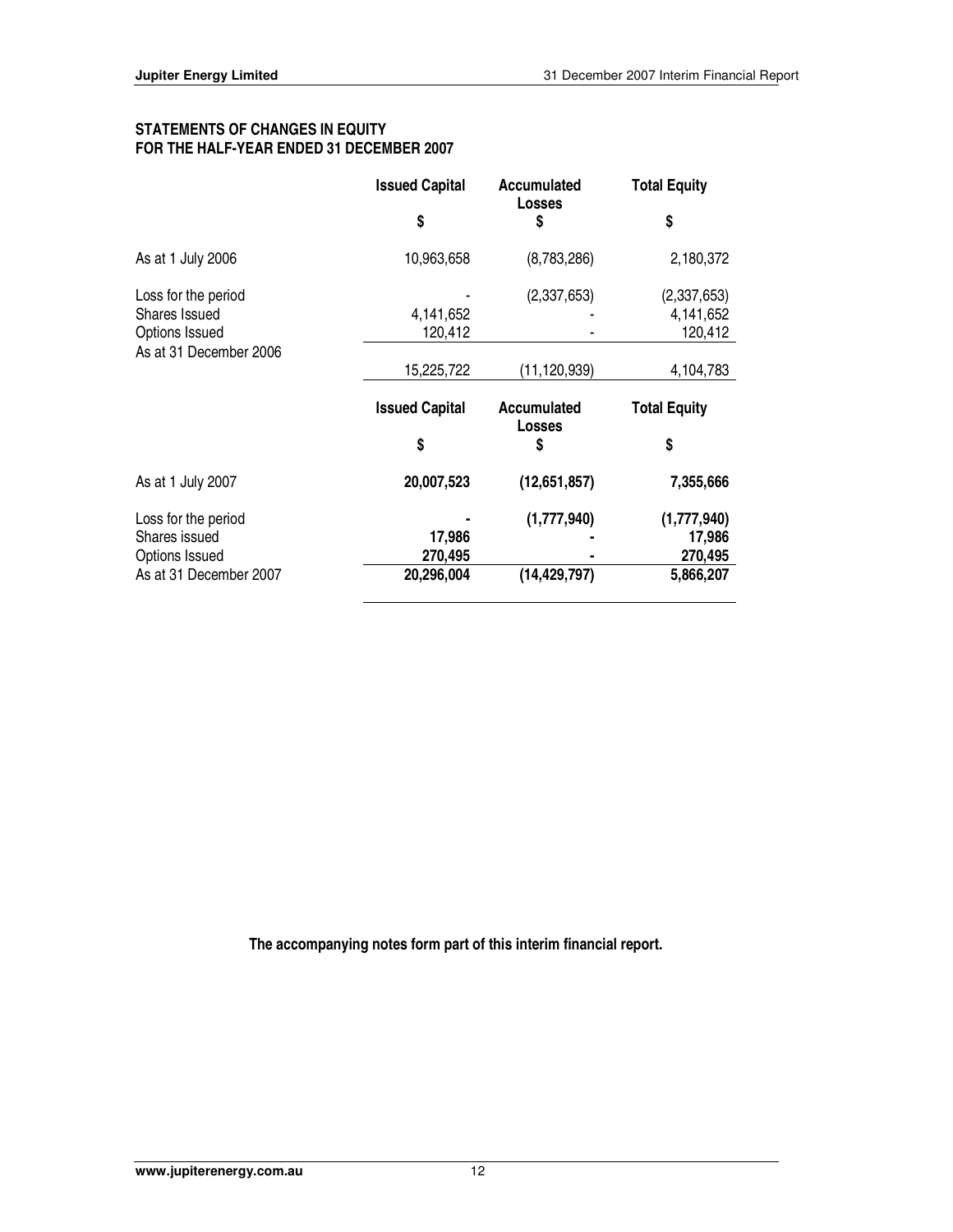## **CASH FLOW STATEMENTS FOR THE HALF-YEAR ENDED 31 DECEMBER 2007**

|                                                | <b>Consolidated</b> |                |
|------------------------------------------------|---------------------|----------------|
|                                                | 31.12.07<br>S       | 31.12.06<br>\$ |
| Cash flows from operating activities           |                     |                |
| Payments to suppliers and employees            | (1, 251, 699)       | (480, 998)     |
| Interest received                              | 208,316             | 85,204         |
| Interest paid                                  |                     | (894)          |
| Net cash (used in) operating activities        | (1,043,383)         | (396, 688)     |
| Cash flows from investing activities           |                     |                |
| Payments for biodiesel development expenditure |                     | (2,300,256)    |
| Payment for oil field acquisition              | (563, 698)          |                |
| Payments for exploration expenditure           |                     | (6,086)        |
| Payments for plant and equipment               | (14,990)            | (2, 438)       |
| Net cash (used in) investing activities        | (578, 688)          | (2,308,780)    |
| Cash flows from financing activities           |                     |                |
| Proceeds from issue of shares                  | 17,986              | 4,355,059      |
| Transaction costs from issue of shares         |                     | (213, 407)     |
| Net cash provided by financing activities      | 17,986              | 4,141,652      |
| Net increase/(decrease) in cash held           | (1,604,085)         | 1,436,184      |
| Cash at the beginning of the financial period  | 7,615,057           | 1,861,593      |
| Foreign exchange gain/(loss)                   |                     | (3,013)        |
| Cash at the end of the financial period        | 6,010,972           | 3,294,764      |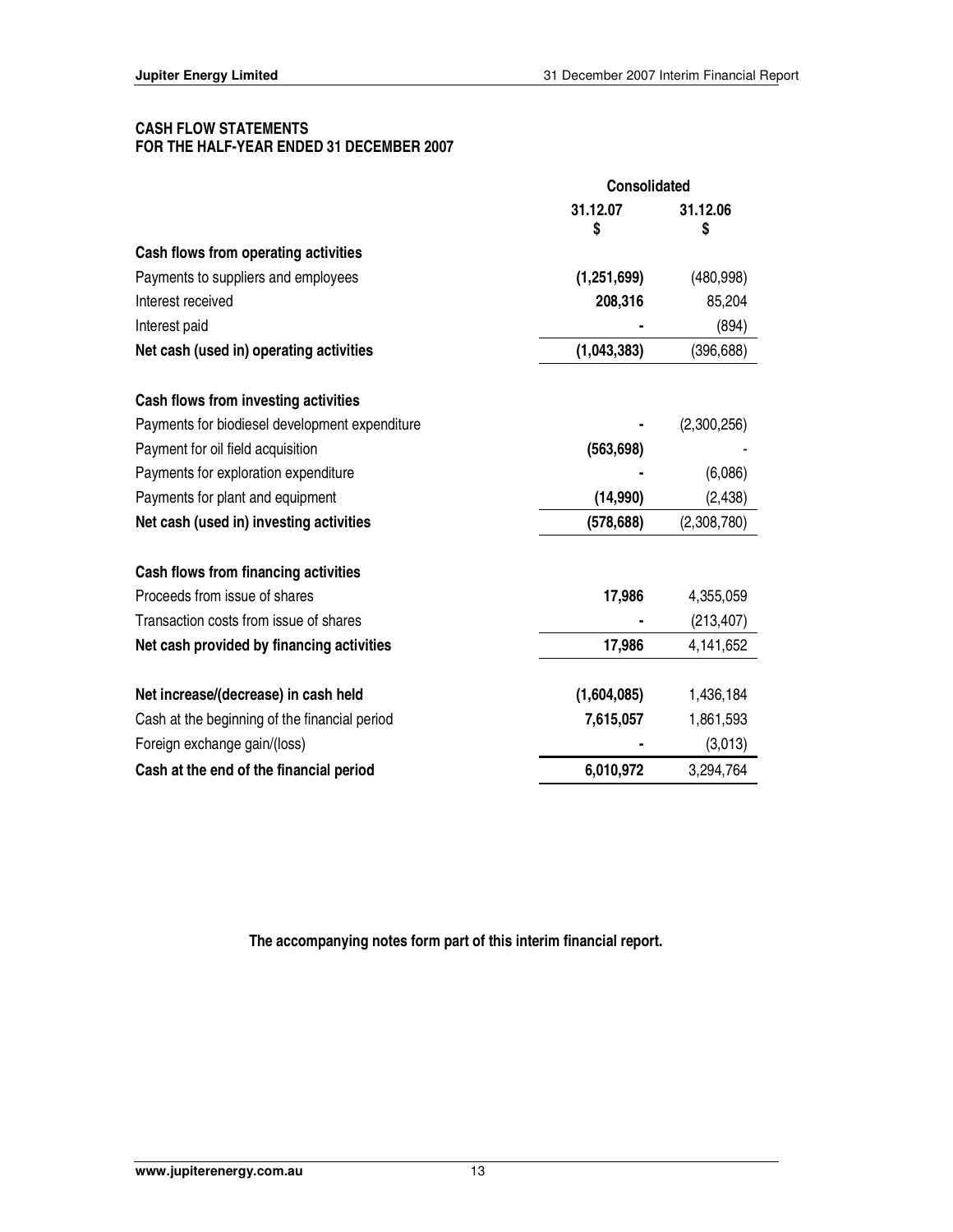## **NOTE 1. BASIS OF PREPARATION AND ACCOUNTING POLICIES**

#### **Basis of preparation**

This general purpose condensed financial report for the half year ended 31 December 2007 has been prepared in accordance with AASB 134 Interim Financial Reporting and the Corporations Act 2001.

The half-year financial report does not include all notes of the type normally included within the annual financial report and therefore cannot be expected to provide as full an understanding of the financial performance, financial position and investing activates of the consolidated entity as the full financial report.

It is recommended that the half-year financial report be read in conjunction with the annual report for the year ended 30 June 2007 and considered together with any public announcements made by Jupiter Energy Ltd during the half year ended 31 December 2007 in accordance with the continuous disclosure obligations of the ASX listing rules.

Apart from the changes in accordance in accounting policy noted below, the accounting policies and methods of computation are the same as those adopted in the most recent annual financial report.

#### **Changes in Accounting Policy**

Since 1 July 2007 the Group has adopted the following Standards and Interpretations, mandatory for annual periods beginning on or after 1 July 2007. Adoption of these Standards and Interpretations did not have any effect on the financial position or performance of the Group.

- AASB 101 (revised October 2006) Presentation of Financial Statements
- AASB 7 Financial Instruments: Disclosures
- AASB 2005-10 Amendments to Australian Accounting Standards (AASB 132, 101, 114, 117, 133, 139, 1, 4, 1023 and 1038)
- AASB 2007-1 Amendments to Australian Accounting Standards arising from Interpretation 11 (AASB 2)
- AASB 2007-4 Amendments to Australian Accounting Standards arising from ED 151 and Other Amendments
- AASB 2007-7 Amendments to Australian Accounting Standards (AASB 1, AASB 2, AASB 4, AASB 5, AASB 107, & AASB 128)
- Interpretation 10 Interim Financial Reporting and Impairment
- Interpretation 11 AASB 2 Group and Treasury Share Transactions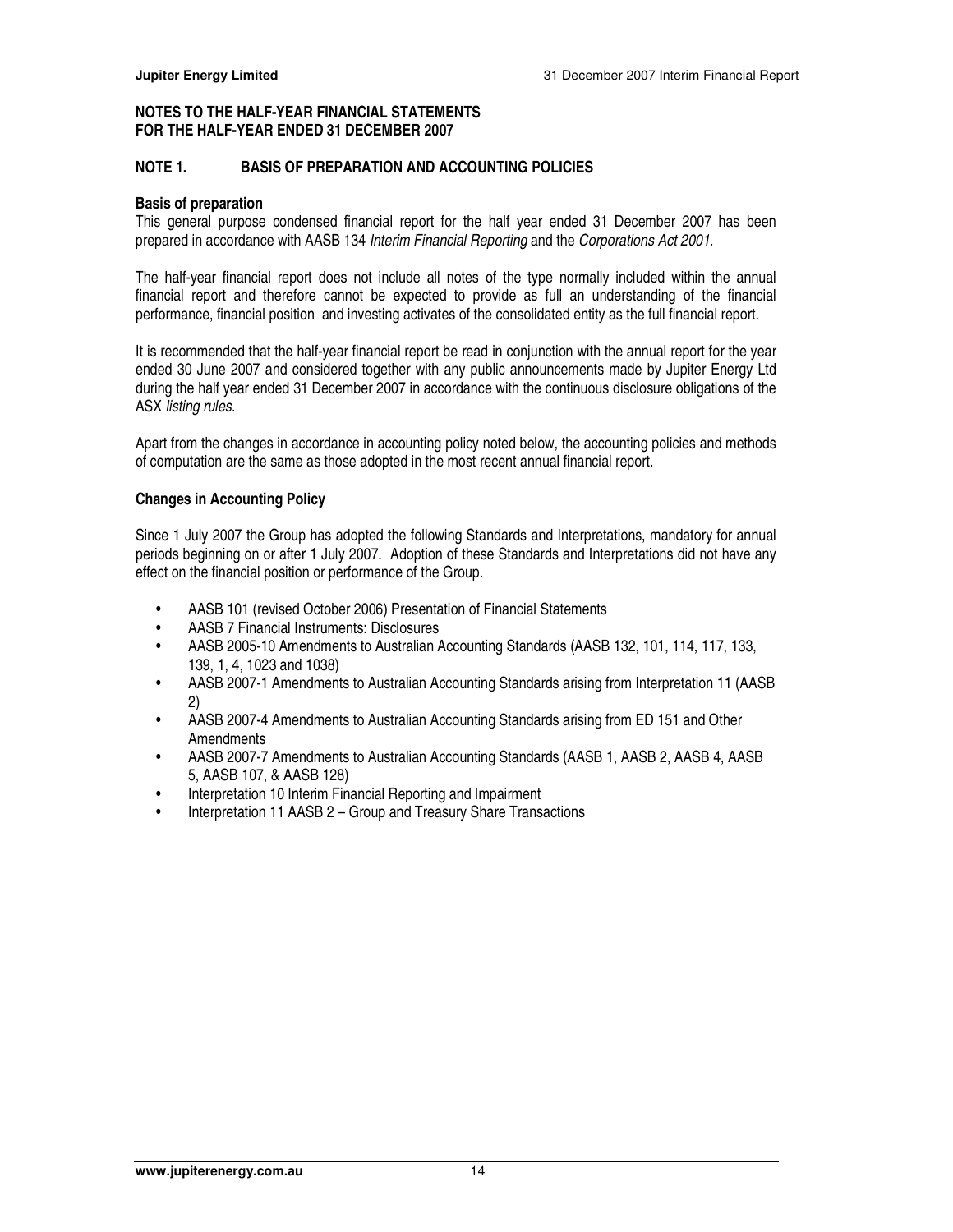## **NOTE 2. SEGMENT REPORTING**

#### **Business Segments**

The following table represents revenue and profit information for business segments for the half years ended 31 December 2007 and 31 December 2006.

|                             | <b>Discontinued operations</b> |                          | Continuing<br><b>Operations</b> | <b>Consolidated</b>       |              |
|-----------------------------|--------------------------------|--------------------------|---------------------------------|---------------------------|--------------|
|                             | <b>Biodiesel</b>               | Oil & Gas<br>(Australia) | Gold<br><b>Mining</b>           | Oil & Gas<br>(Kazakhstan) | <b>Total</b> |
|                             | \$                             | S                        | S                               |                           | \$           |
| Half Year Ended 31 Dec 2007 |                                |                          |                                 |                           |              |
| Revenue                     |                                |                          |                                 | 208,316                   | 208,316      |
| Profit / (loss)             |                                |                          |                                 | (1,777,940)               | (1,777,940)  |
| Half Year Ended 31 Dec 2006 |                                |                          |                                 |                           |              |
| Revenue                     | 85,204                         |                          |                                 | $\blacksquare$            | 85,204       |
| Profit / (loss)             | (2,313,647)                    | (24,006)                 |                                 |                           | (2,337,653)  |

## **NOTE 3. REVENUE**

|                  |            | Consolidated |  |
|------------------|------------|--------------|--|
|                  | 2007<br>\$ | 2006<br>\$   |  |
| Other revenue    |            |              |  |
| Interest revenue | 208,316    | 85,204       |  |
|                  | 208,316    | 85,204       |  |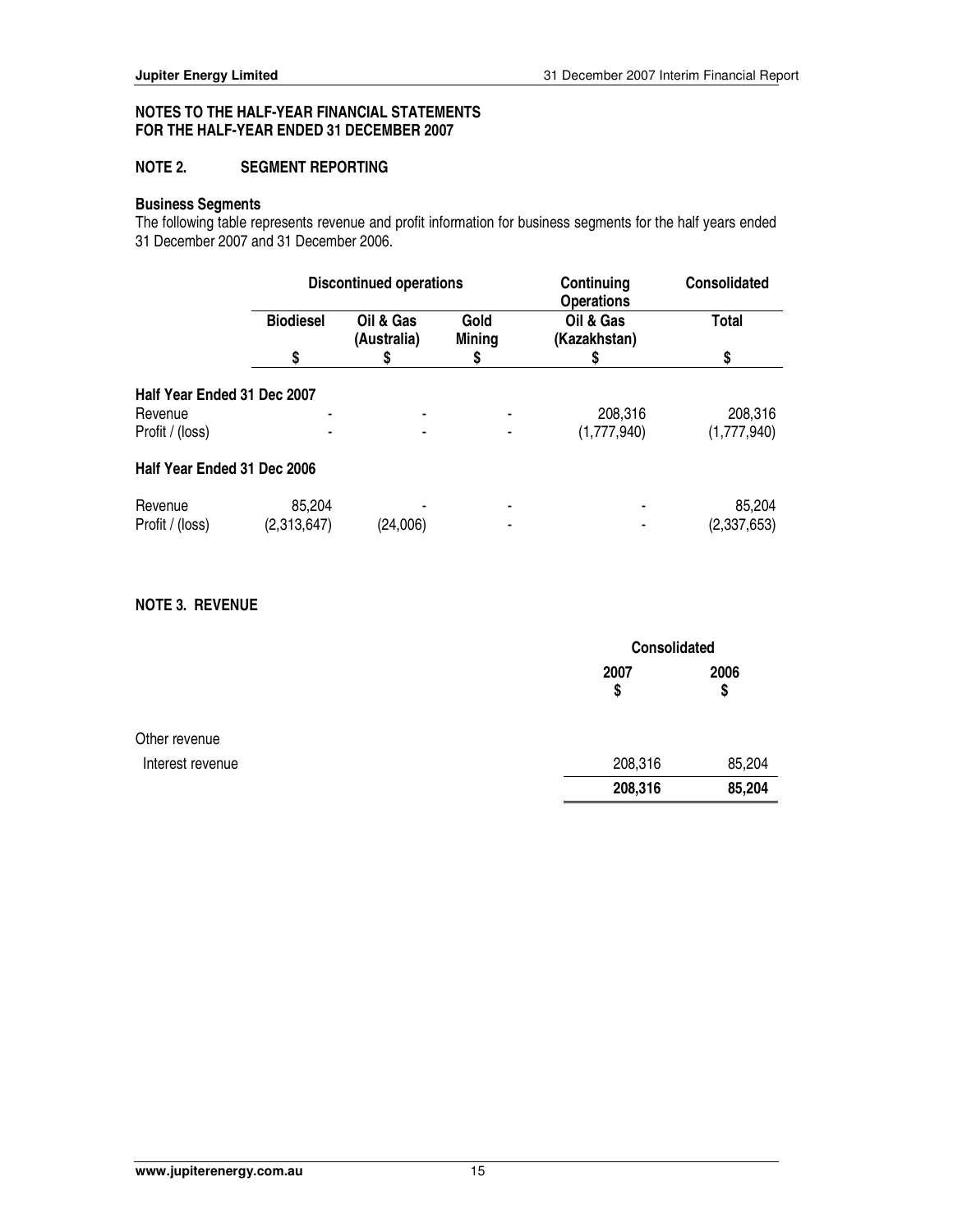## **NOTE 4. DISCONTINUED OPERATIONS**

In January 2007 the board decided to cease the biodiesel project based in Malaysia and look for new business opportunities. In May 2007 the Company sold 100% of the issued capital of Jupiter Biofuels Sdn Bhd.

In March 2007 the board decided to cease oil and gas exploration on PEP 163 and PEP 164 in Victoria

The results of the discontinued operations for the year until disposal are presented below:

|                                          | <b>Consolidated</b> |               |
|------------------------------------------|---------------------|---------------|
|                                          | 2007                | 2006          |
|                                          | \$                  | \$            |
| <b>Results of discontinued operation</b> |                     |               |
| Revenue                                  |                     | 85,204        |
| Expenses                                 | ٠                   | (2, 422, 857) |
| Results from operating activities        |                     | (2,337,653)   |
|                                          |                     |               |

## **NOTE 5. INTANGIBLE ASSETS**

| Balance at the beginning of the year      |                |
|-------------------------------------------|----------------|
| Expenditure incurred during the half-year | 563.698        |
| Provision for impairment                  | (563, 698)     |
| Balance at the end of the half-year       | $\blacksquare$ |

Based on the sequence of events subsequent to the reporting date (Note 8), the JPR Board has decided to impair the Block 31 asset as at 31 December 2007, resulting in a write down of \$563,698. Should the Block 31 transaction proceed, as is the intention of the JPR Board (subject to the issues outlined in the "Review of Operations" being successfully concluded), the Block 31 asset will be written back to the 30 June 2008 Balance Sheet, reflecting the fact that the asset is being carried at its agreed value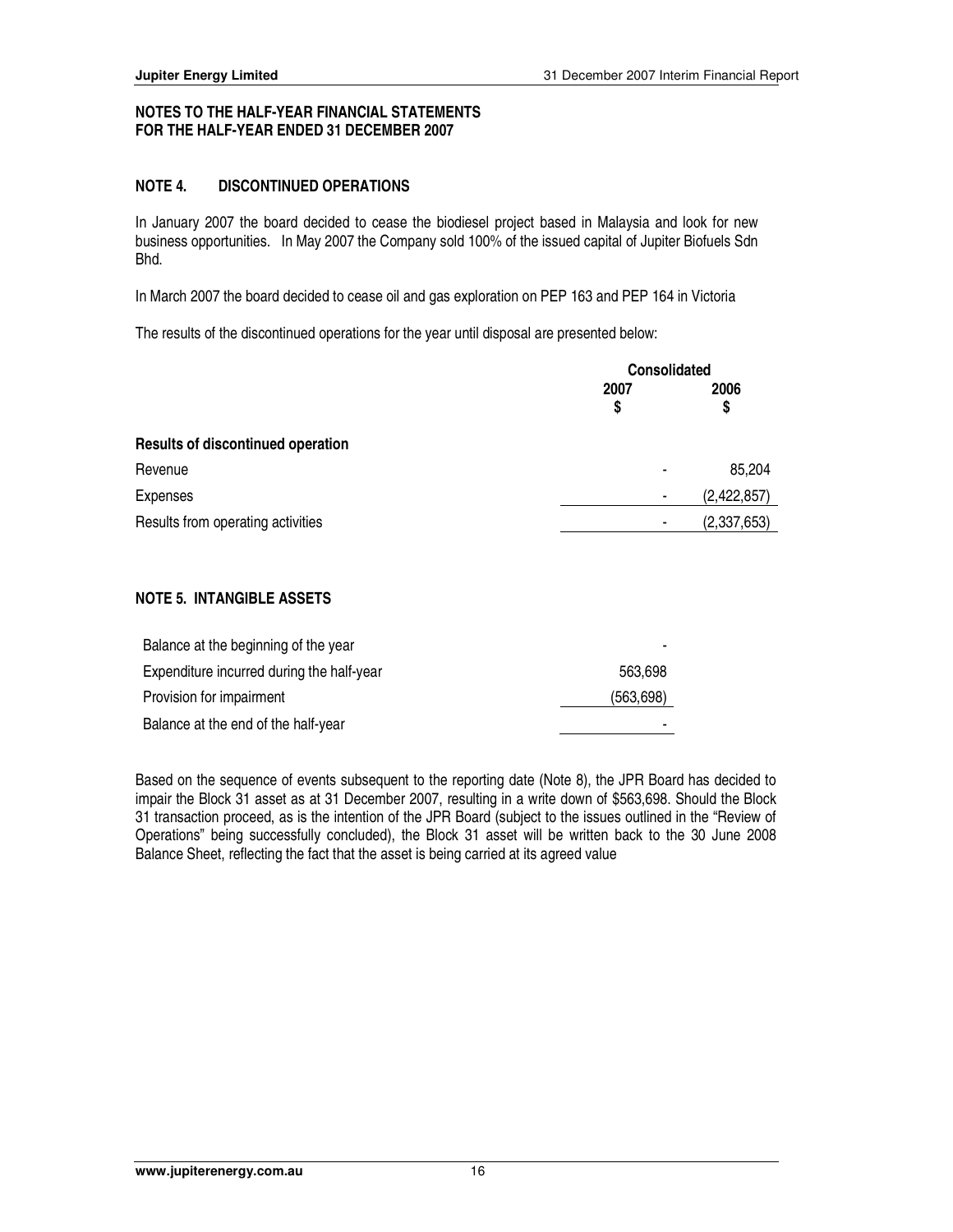## **NOTE 6. CONTRIBUTED EQUITY**

|                                                  | 2007        | 2006       |
|--------------------------------------------------|-------------|------------|
|                                                  | \$          | \$         |
| <b>Issued Capital</b>                            |             |            |
| Ordinary shares (a)                              | 19,720,899  | 19,702,913 |
| Share options (b)                                | 575,105     | 304,610    |
|                                                  | 20,296,004  | 20,007,523 |
|                                                  | 2007        | 2007       |
| (a) Movements in ordinary share capital:         | No.         | \$         |
| Balance 30 June 2007                             | 235,571,389 | 19,702,913 |
| Exercise of options - July 2007                  | 224,800     | 17,986     |
| Balance 31 December 2007                         | 235,796,189 | 19,720,899 |
| (b) Movements in share options                   |             |            |
| Balance 30 June 2007                             | 211,102,800 | 304,610    |
| Exercise of options                              | (224, 800)  |            |
| Share based payment – Director options           | 5,000,000   | 172,500    |
| Share based payment - Employee share option plan | 3,000,000   | 97,995     |
| Balance 31 December 2007                         | 218,878,000 | 575,105    |

## **NOTE 7. CONTINGENT LIABILITIES**

There has been no change in contingent liabilities since the last annual reporting date.